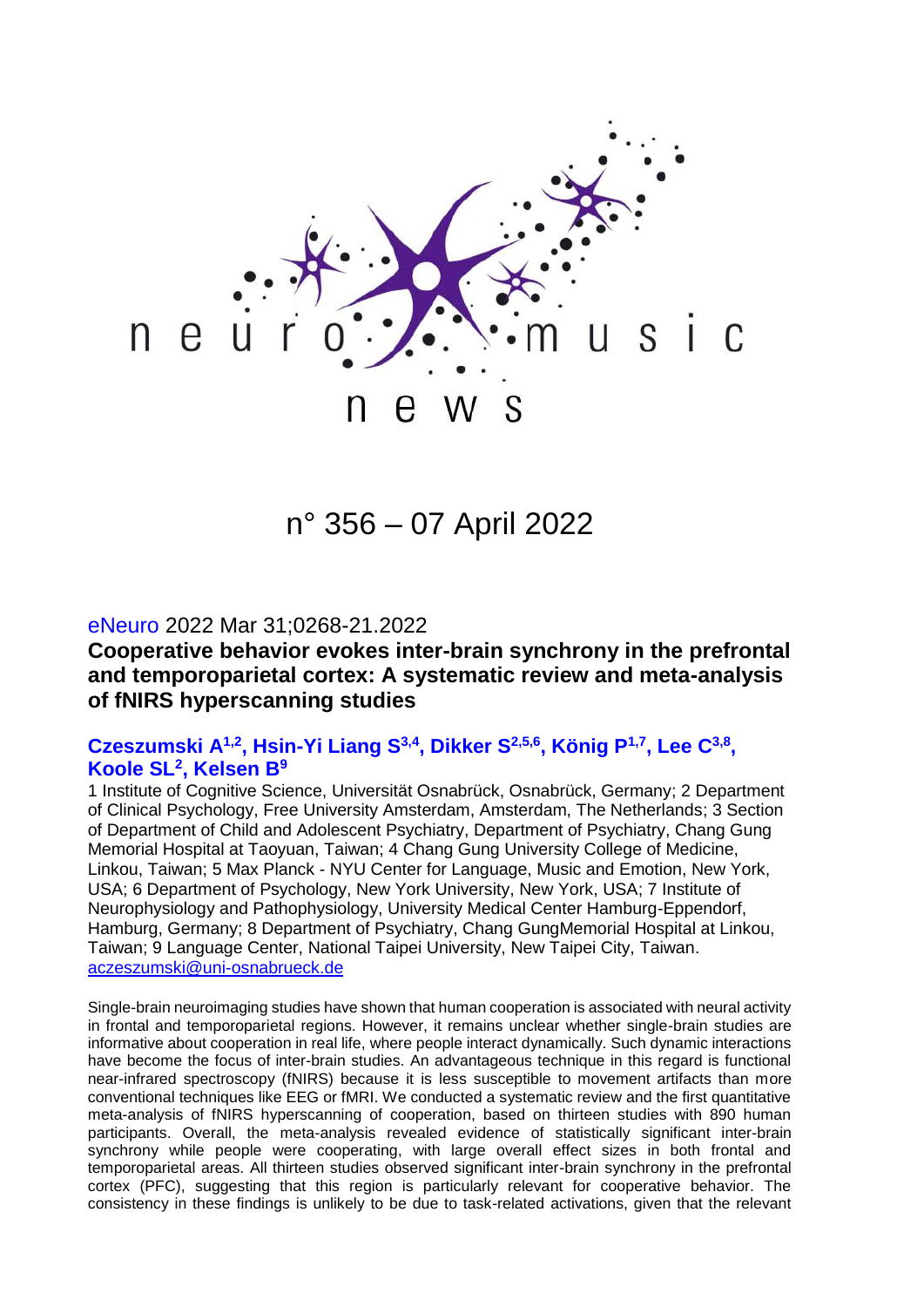studies used diverse cooperation tasks. Together, the present findings support the importance of interbrain synchronization of frontal and temporoparietal regions in interpersonal cooperation. Moreover, the present article highlights the usefulness of meta-analyses as a tool for discerning patterns in inter-brain dynamics. Significance Statement We present systematic review and the first quantitative meta-analysis of fNIRS hyperscanning of cooperation, based on thirteen studies with 890 participants. All thirteen studies observed significant inter-brain synchrony in the prefrontal cortex (PFC), suggesting that this region is particularly relevant for cooperative behavior. The present findings support the importance of inter-brain synchronization of frontal and temporoparietal regions in interpersonal cooperation.

*Studi di neuroimaging sul cervello singolo hanno dimostrato che la cooperazione umana è associata all'attività neurale nelle regioni frontali e temporoparietali. Tuttavia, non è chiaro se gli studi sul cervello singolo forniscano adeguate informazioni sulla cooperazione nella vita reale, dove le persone interagiscono in modo dinamico. Tali interazioni dinamiche sono diventate il fulcro degli studi fra cervelli definiti inter-brain. Una tecnica favorevole a questo proposito è la spettroscopia funzionale nel vicino infrarosso (fNIRS), perché è meno suscettibile agli artefatti da movimento rispetto a tecniche più convenzionali come EEG o fMRI. Gli Autori hanno condotto una revisione sistematica e la prima metaanalisi quantitativa dell'iper-scanning fNIRS della cooperazione, sulla base di 13 studi con 890 partecipanti. Nel complesso, la meta-analisi ha rivelato prove di sincronia inter-brain statisticamente significativa mentre le persone stavano cooperando, con ampie dimensioni di effetto complessive sia nell'area frontale che in quella temporoparietale. Tutti i 13 studi hanno osservato una significativa sincronia inter-brain nella corteccia prefrontale (PFC), suggerendo che questa regione è particolarmente rilevante per il comportamento cooperativo. È improbabile che la coerenza di questi risultati sia dovuta ad attivazioni legate al tipo di esercizio impiegato, dato che gli studi hanno utilizzato diversi esercizi di cooperazione. Nel complesso, i risultati attuali supportano l'importanza della sincronizzazione fra cervelli delle regioni frontali e temporoparietali nella cooperazione interpersonale. Inoltre, il presente articolo evidenzia l'utilità delle meta-analisi come strumento per discernere i modelli nelle dinamiche intercerebrali.*

# QJ Exp Psychol 2022 Apr 1;17470218221094306 **EXPRESS: Does interpersonal liking lead to interpersonal synchrony in musical contexts?**

#### **Melton ZJ<sup>1</sup> , Chaffin R<sup>2</sup> , Kangas-Dick K<sup>3</sup> , Marsh KL<sup>2</sup> , Demos AP<sup>1</sup>**

1 University of Illinois at Chicago 14681, USA; 2 University of Connecticut 7712, USA; 3 Teachers College Columbia University 5930, USA

The causal relationship of interpersonal liking affecting interpersonal synchrony is inconsistently documented. This study tests whether a) interpersonal liking increases both behavioral and perceived synchrony, and b) if people will synchronize with an agreeable partner over a competing musical stimulus. We had college students  $(N = 25)$  shake an egg-shaker with an agreeable or disagreeable confederate without music, with music, and with specific instruction to synchronize. Participants reported liking the agreeable confederate more than the disagreeable confederate and rated their relationship more positively, however both behavioral and perceived synchrony were unaffected by the agreeableness of the confederate. Thus, we failed to replicate previous findings in an auditory only context. Furthermore, participants who believed they were more synchronized with the confederate liked the confederate more and felt more like a team but the degree of behavioral synchrony was unrelated to these social perceptions. Perception of synchrony appears to be more important for social bonding than behavioral synchrony.

*La relazione causale tra simpatia interpersonale e sincronia interpersonale non è sufficientemente studiata. In questo studio gli Autori vogliono indagare se: a) la simpatia interpersonale aumenti la sincronia comportamentale e quella percepita; b) le persone si sincronizzano con un partner gradevole nonostante ci sia uno stimolo musicale in competizione. Vengono studiati un gruppo di studenti universitari (N = 25) che muovevano la frusta per le uova insieme a un compagno gradevole o sgradevole, senza musica, con musica e con istruzioni specifiche per sincronizzarsi. I partecipanti hanno riferito di apprezzare il partner gradevole più del partner sgradevole e hanno valutato la loro relazione in modo più positivo, tuttavia sia la sincronia comportamentale che quella percepita non sono state*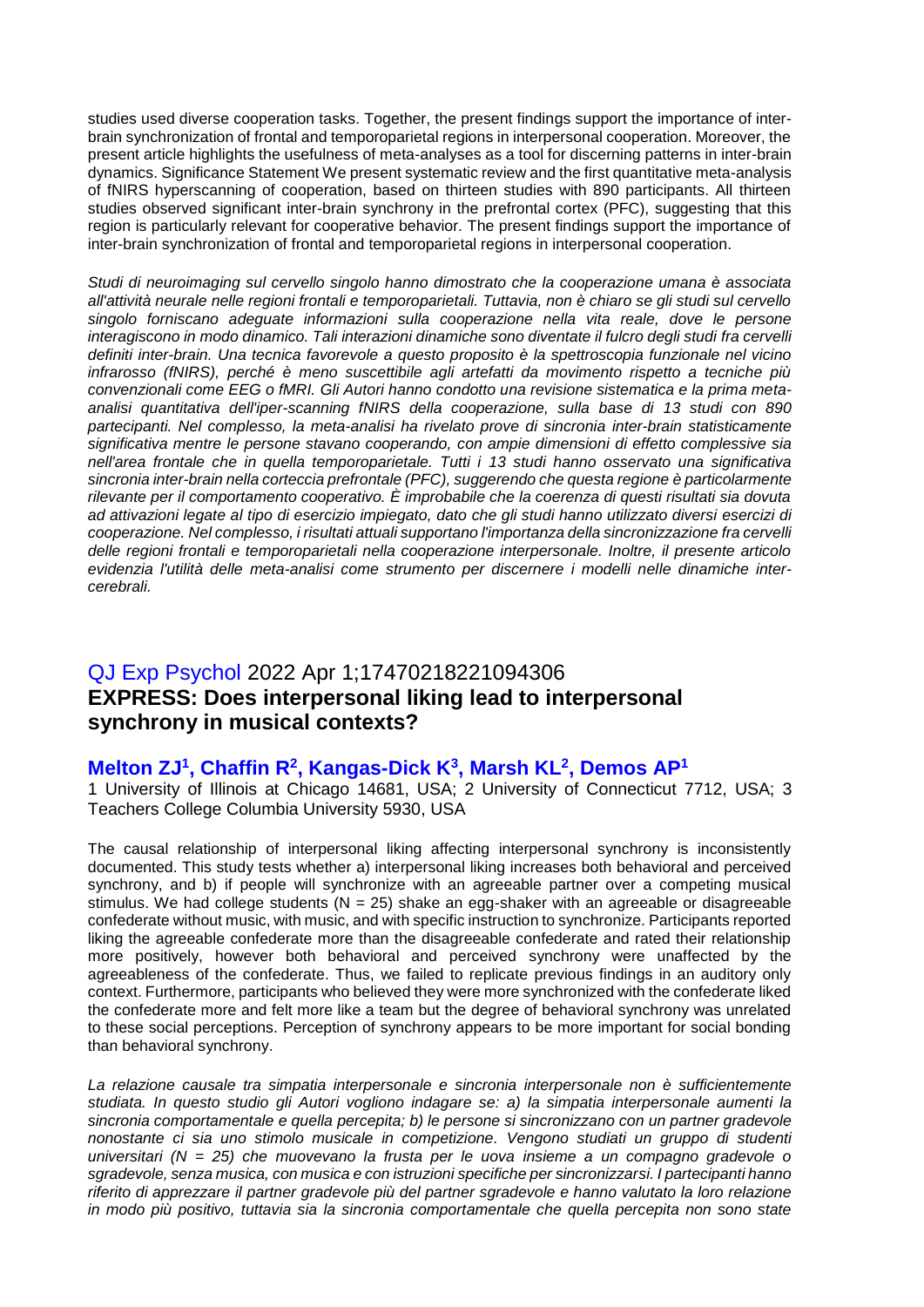*influenzate dalla gradevolezza del compagno. Pertanto, gli Autori non sono riusciti a replicare i risultati precedenti in un contesto solo uditivo. Inoltre, i partecipanti che credevano di essere più sincronizzati con il partner apprezzavano maggiormente il partner e si sentivano più come una squadra, ma il grado di sincronia comportamentale non era correlato a queste percezioni sociali. La percezione della sincronia sembra essere più importante per il legame sociale rispetto alla sincronia comportamentale.*

#### Can J Respir Ther 2022 Mar 9;58:20-27

## **SingStrong - A singing and breathing retraining intervention for respiratory and other common symptoms of long COVID: A pilot study**

### **Cahalan RM1,2, Meade C<sup>3</sup> , Mockler S 2,4**

1 School of Allied Health, University of Limerick, Limerick, Ireland; 2 Physical Activity for Health Research Cluster, Health Research Institute, University of Limerick, Limerick Ireland; 3 "Chime-Out" Community Music Centre, Limerick, Ireland; 4 Athlone Institute of Technology, Athlone, WestMeath, Ireland

Management of Long COVID (LC) is hugely challenging for clinicians. This pilot study evaluated a breathing retraining and singing programme (SingStrong for LC) to address common LC symptoms. The study hypothesized that this intervention would improve symptoms impacting disordered breathing and participant wellbeing. The 10-week, bi-weekly online programme was comprised of a 45-min class of mindfulness, breathing retraining, vocal exercises, and singing. Sessions were recorded for nonattenders and conducted by a trained vocal coach experienced in respiratory cohorts. Persons with a confirmed COVID-19 diagnosis and persisting symptoms were invited to participate. Demographic and COVID-19 data were collected, and the DePaul Symptom Questionnaire Short Form (DSQ- SF) and COVID-19 Yorkshire Rehab Screen questionnaires were administered. Post-intervention focus groups were also conducted. Of 27 ( $F = 23(85%)$ ) participants recruited, data from 21 who completed at least 10 (50%) classes were analysed. Participants showed significant pre-post-intervention improvements in all breathlessness symptoms (at rest: *P* < 0.001; dressing: *P* = 0.01; stairs: *P* < 0.001), fatigue (*P* = 0.03), usual activities ( $P = 0.04$ ), pain/disability ( $P = 0.03$ ), voice quality ( $P = 0.01$ ), and communication/cognition (*P* = 0.04). Pre-post number of instances meeting DSQ-SF criteria for myalgic encephalomyelitis (ME) and chronic fatigue syndrome (CFS) decreased by a net of nine cases (14.3%). No association between COVID-19 hospitalisation status and diagnosis of ME/CFS was identified. Qualitative feedback from eight participants was overwhelmingly positive with all reporting improvements in breathing and general well-being. The SingStrong programme shows promise as a viable treatment option for LC sufferers. Future studies are required to further investigate the efficacy of this intervention.

*La gestione di Long COVID (LC) è estremamente impegnativa per i medici. Questo studio pilota ha valutato un programma di riallenamento della respirazione e di canto (SingStrong per LC) per affrontare i sintomi comuni del LC. Lo studio ha ipotizzato che questo intervento potrebbe migliorare i sintomi che affliggono la respirazione e il benessere dei partecipanti. Il programma online, bisettimanale, di 10 settimane, comprendeva una lezione di 45 minuti di mindfulness, riallenamento della respirazione, esercizi vocali e canto. Le sessioni sono state registrate per i non partecipanti e condotte da un preparatore vocale qualificato con esperienza in coorti respiratorie. Sono state invitate a partecipare persone con una diagnosi confermata di COVID-19 e sintomi persistenti. Sono stati raccolti dati demografici e COVID-19 e sono stati somministrati i questionari DePaul Symptom Questionnaire Short Form (DSQ-SF) e COVID-19 Yorkshire Rehab Screen. Sono stati inoltre condotti focus group post intervento. Sono stati analizzati i dati di 21 dei 27 (F = 23(85%)) partecipanti reclutati, che hanno completato almeno 10 (50%) classi. I partecipanti hanno mostrato miglioramenti significativi pre-postintervento in tutti i sintomi della dispnea (a riposo: P < 0,001; vestizione: P = 0,01; scale: P < 0,001), affaticamento (P = 0,03), attività abituali (P = 0,04), dolore /disabilità (P = 0,03), qualità della voce (P = 0,01) e comunicazione/cognizione (P = 0,04). Il numero pre-post di casi che soddisfano i criteri DSQ-SF per l'encefalomielite mialgica (ME) e la sindrome da stanchezza cronica (CFS) è diminuito di nove casi al netto (14,3%). Non è stata identificata alcuna associazione tra lo stato di ricovero per COVID-19 e la diagnosi di ME/CFS. Il feedback qualitativo di 8 partecipanti è stato straordinariamente positivo e*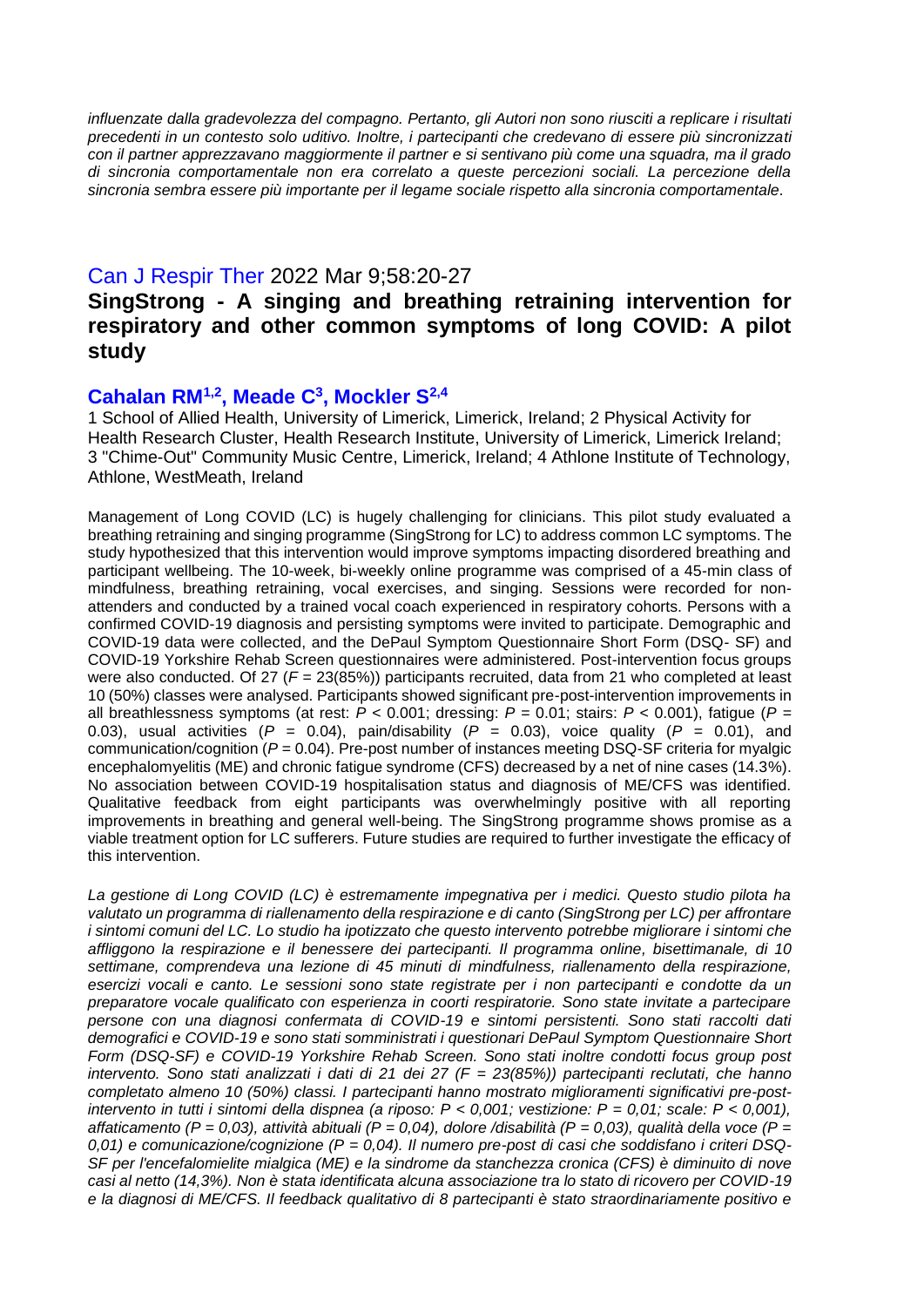*tutti hanno segnalato miglioramenti nella respirazione e nel benessere generale. Il programma SingStrong si mostra promettente come una valida opzione di trattamento per chi soffre di LC. Sono necessari studi futuri per indagare ulteriormente l'efficacia di questo intervento.* 

## Appl Sci 2022, *12*(7), 3360

## **The role of auditory and visual components in reading training: No additional effect of synchronized visual cue in a rhythm-based intervention for dyslexia**

### **Cancer A<sup>1</sup> , de Salvatore M<sup>2</sup> , Granocchio E 2 , Andreoli L 3 , Antonietti A<sup>1</sup> , Sarti D<sup>2</sup>**

1 Department of Psychology, Università Cattolica del Sacro Cuore, 20123 Milan, Italy; 2Developmental Neurology Unit - Language and Learning Disorders Service, Fondazione IRCCS Istituto Neurologico Carlo Besta, 20133 Milan, Italy; 3 Department of Biomedical and Clinical Sciences, Postgraduate School of Child Neuropsychiatry, University of Milan, 20122 Milan, Italy

Based on the transfer effects of music training on the phonological and reading abilities of children with dyslexia, a computerized rhythmic intervention—the Rhythmic Reading Training (RRT)—was developed, in which reading exercises are combined with a rhythmic synchronization task. This rehabilitation program was previously tested in multiple controlled clinical trials, which confirmed its effectiveness in improving the reading skills of children and adolescents with dyslexia. In order to assess the specific contribution of the visual component of the training, namely, the presence of a visual cue supporting rhythmic synchronization, a controlled experimental study was conducted. Fifty-eight students with dyslexia aged 8 to 13 years were assigned to three conditions: (a) RRT auditory and visual condition, in which a visual cue was synchronized with the rhythmic stimulation; (b) RRT auditory-only condition, in which the visual cue was excluded; (c) no intervention. Comparisons of the participants' performance before, after, and 3 months after the end of the intervention period revealed the significant immediate and long-term effect of both RRT conditions on reading, rapid naming, phonological, rhythmic, and attentional abilities. No significant differences were found between visual and auditory conditions, therefore showing no additional contribution of the visual component to the improvements induced by the RRT.

*Basandosi sugli effetti-transfer dell'allenamento musicale sulle capacità fonologiche e di lettura dei bambini con dislessia, gli Autori hanno sviluppato un intervento ritmico computerizzato, il Rhythmic Reading Training (RRT), in cui gli esercizi di lettura sono combinati con un compito di sincronizzazione ritmica. Questo programma riabilitativo è stato precedentemente testato in molteplici studi clinici controllati, che ne hanno confermato l'efficacia nel migliorare le capacità di lettura di bambini e adolescenti con dislessia. Al fine di valutare il contributo specifico della componente visiva dell'allenamento, ovvero la presenza di un segnale visivo a supporto della sincronizzazione ritmica, è stato condotto uno studio sperimentale controllato. Cinquantotto studenti con dislessia di età compresa tra 8 e 13 anni sono stati assegnati a tre condizioni: (a) condizione uditiva e visiva RRT, in cui un segnale visivo era sincronizzato con la stimolazione ritmica; (b) condizione solo uditiva RRT, in cui il segnale visivo era escluso; (c) nessun intervento. I confronti delle prestazioni dei partecipanti prima, dopo e 3 mesi dopo la fine del periodo di intervento hanno rivelato il significativo effetto immediato e a lungo termine di entrambe le condizioni RRT sulla lettura, denominazione rapida, capacità fonologiche, ritmiche e attentive. Non sono state riscontrate differenze significative tra le condizioni visive e uditive, pertanto non è stato evidenziato alcun contributo aggiuntivo della componente visiva ai miglioramenti indotti dalla RRT.*

#### **The Pierfranco and Luisa Mariani Foundation**

*Since its beginnings in 1985, the Mariani Foundation has established itself as a leading organization in the field of paediatric neurology by organizing a variety of advanced courses, providing research grants, and supporting specialized care. The Foundation works in close cooperation with major public*